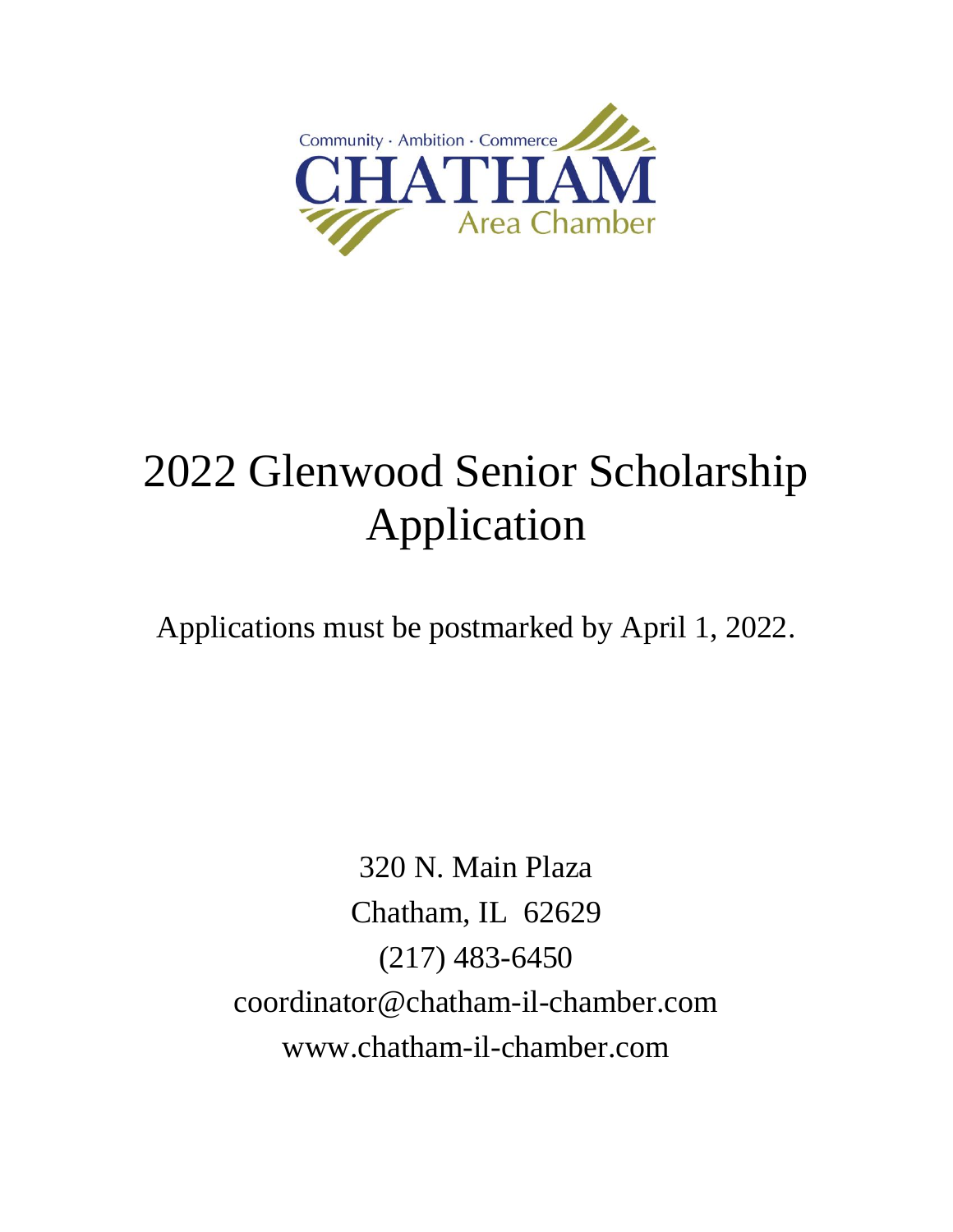## **Scholarship Application**

- Every question must be answered, if you think a question does not apply to you, mark " $N/A$ " in the space.
- If this application contains any blank spaces, other than the sections marked "optional," it will be considered incomplete and will not be accepted.
- We recommend that applicants make a full copy of the completed application and all supporting documents before submitting the application. The Chamber cannot be responsible for incomplete application packages.

The applicant will be judged on a combination of academic achievement/volunteer-work experience/and future goals. The goal of the Chamber is to promote business within the community. Please keep this in mind while completing the application.

## **SECTION 1 – PERSONAL INFORMATION**

|                                    | $City:$ City: | State: $\_\_$ |  |
|------------------------------------|---------------|---------------|--|
| $\mathop{\mathrm{Zip}}\nolimits$ : | Phone Number: | Email:        |  |

## **SECTION 2 – SCHOOL INFORMATION**

#### **2A CURRENT SCHOOL INFORMATION**

\_\_\_\_\_ **Yes**, I am a student eligible for 2022 graduation at Glenwood High School in Chatham and would be able to provide documentation upon request.

#### **Picture:**

\_\_\_\_\_\_ **Yes,** if I become a scholarship recipient, I agree to have my picture and information released to promote the Chatham Area Chamber of Commerce Scholarship Program and consent to it being used.

Cumulative GPA: \_\_\_\_\_\_\_\_\_ (out of 4.0\_\_\_\_ or \_\_\_\_) please indicate if GPA is not based on a 4.0 scale.

#### **2B TRANSCRIPTS**

Applicants are required to provide transcripts for the most recent three (3) semesters. Transcripts should be official or unofficial with a school seal.

**Yes**, I have provided three semesters of high school transcripts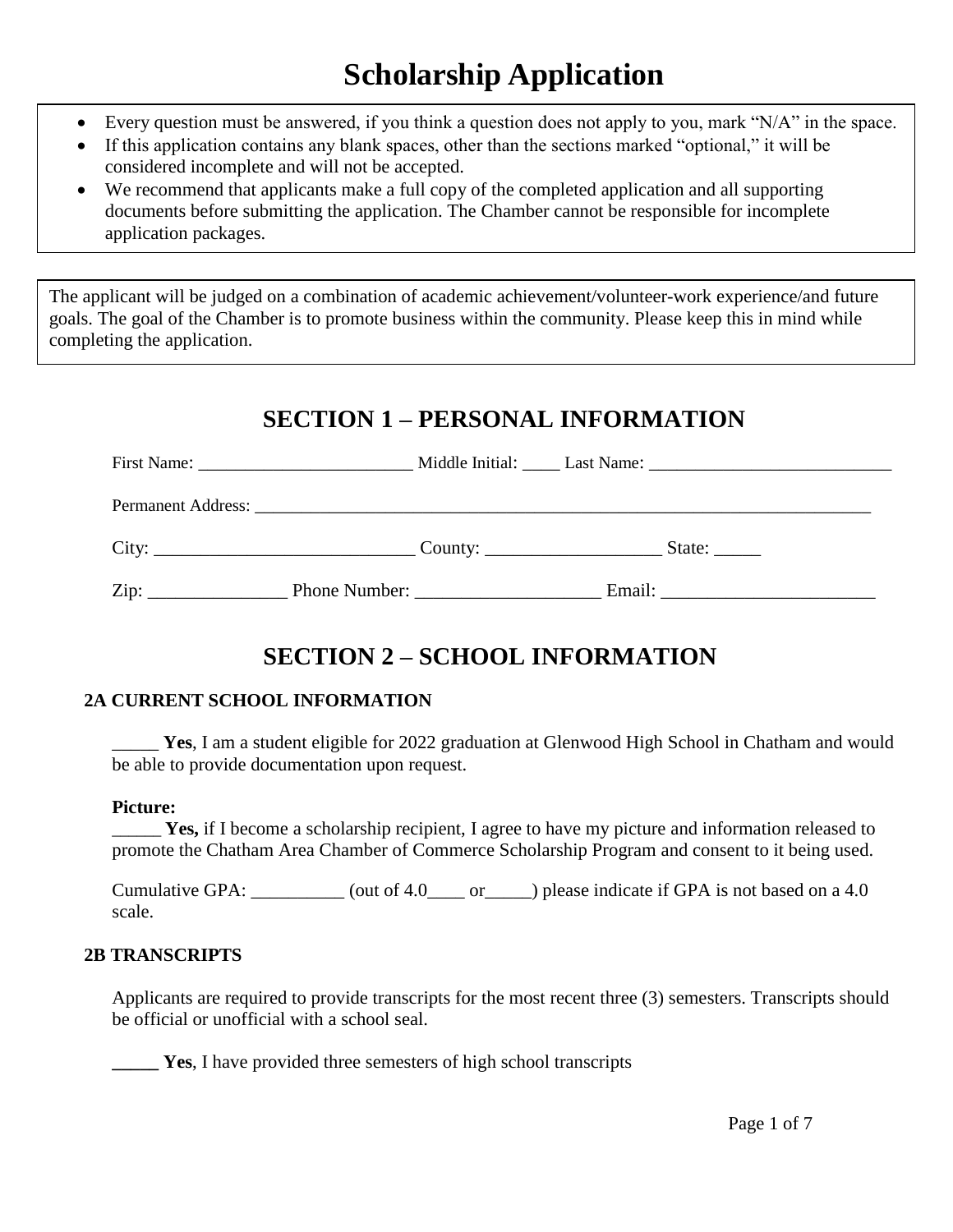## **SECTION 3-ACTIVITIES, HONORS & ACHIEVEMENTS**

Please use this section to indicate activities; honors and special achievements. Use additional paper as necessary. A resume may NOT be submitted instead of providing the information below.

#### 3A. EXTRACURRICULAR ACTIVITIES (e.g., clubs, sports)

| 2.                                                   |  |
|------------------------------------------------------|--|
|                                                      |  |
| $\frac{3}{2}$                                        |  |
|                                                      |  |
| 3B. VOLUNTEER ACTIVITIES (at school, work, or other) |  |
|                                                      |  |
| 2. $\qquad \qquad$                                   |  |
|                                                      |  |
|                                                      |  |

#### 3C. AWARDS/SPECIAL RECOGNITION RECEIVED (e.g., Honor Society, Dean's List, Employee of the Month)

| ◠<br>$\mathcal{L}_{\bullet}$ |  |  |  |
|------------------------------|--|--|--|
| $\mathbf{R}$<br>J.,          |  |  |  |
| 4.                           |  |  |  |
|                              |  |  |  |

#### 3D. LEADERSHIP/OFFICER POSITIONS (e.g., captain of team, class or club president)

| . .             |  |  |
|-----------------|--|--|
|                 |  |  |
| ◠<br><u>، ،</u> |  |  |
| 3.              |  |  |
|                 |  |  |
| 4.              |  |  |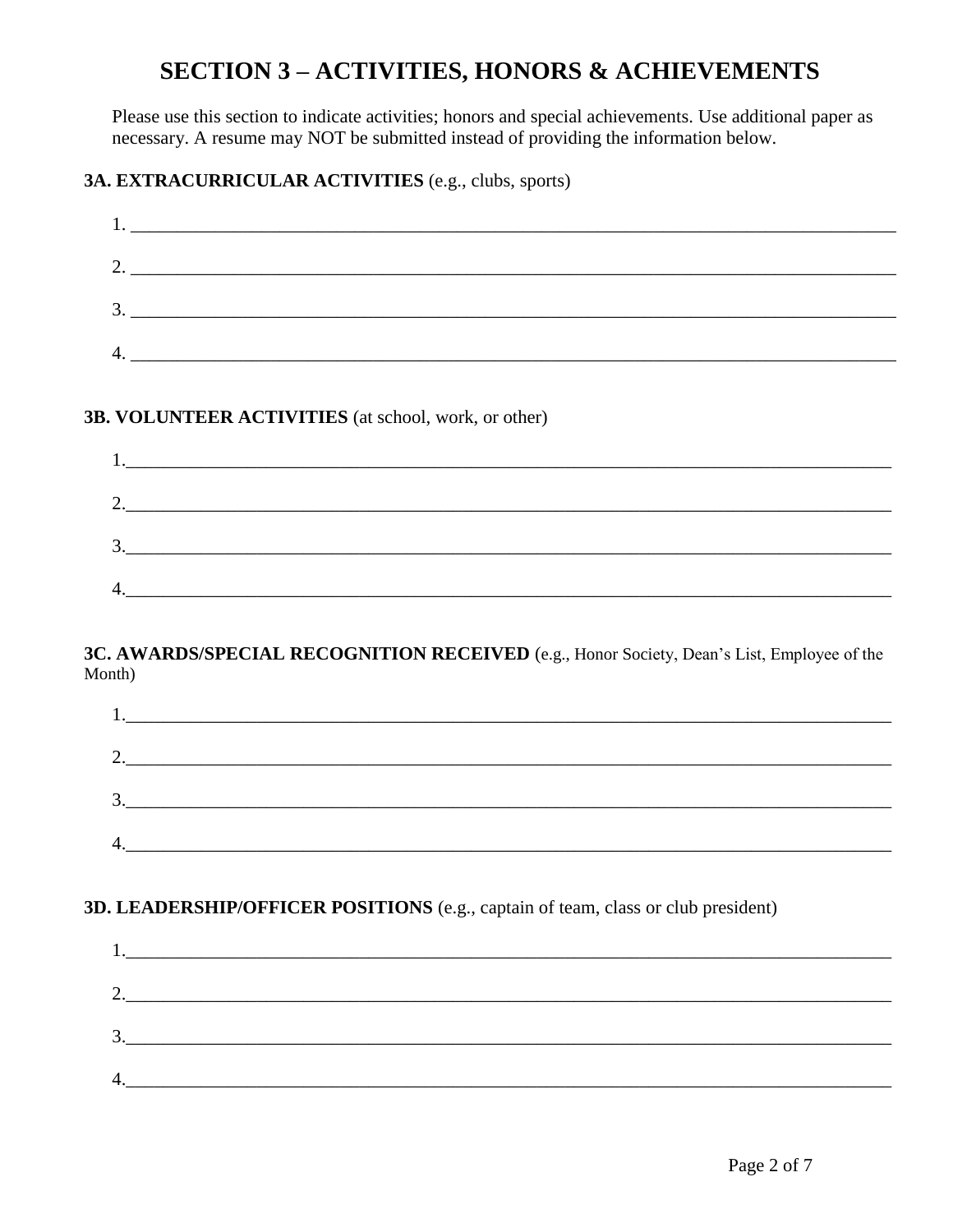#### **SECTION 4 –WORK EXPERIENCE**

Please list any volunteer/work experience (starting with most recent). Feel free to use additional paper as necessary. A resume may NOT be submitted instead of providing the information below.

| I have not had any volunteer/work experience: _______                                                |  |               |  |  |
|------------------------------------------------------------------------------------------------------|--|---------------|--|--|
|                                                                                                      |  |               |  |  |
|                                                                                                      |  |               |  |  |
|                                                                                                      |  |               |  |  |
| This experience was: Paid: ______ Volunteer: _____ Hours worked per week: __________________________ |  |               |  |  |
|                                                                                                      |  |               |  |  |
|                                                                                                      |  |               |  |  |
|                                                                                                      |  |               |  |  |
|                                                                                                      |  |               |  |  |
|                                                                                                      |  |               |  |  |
| This experience was: Paid: ______ Volunteer: ______ Hours worked per week: _________________________ |  |               |  |  |
| Contact Person:                                                                                      |  |               |  |  |
|                                                                                                      |  |               |  |  |
|                                                                                                      |  |               |  |  |
|                                                                                                      |  |               |  |  |
|                                                                                                      |  |               |  |  |
| This experience was: Paid: _____ Volunteer: _____ Hours worked per week: ___________________________ |  |               |  |  |
|                                                                                                      |  |               |  |  |
| Contact's Title:                                                                                     |  | Phone Number: |  |  |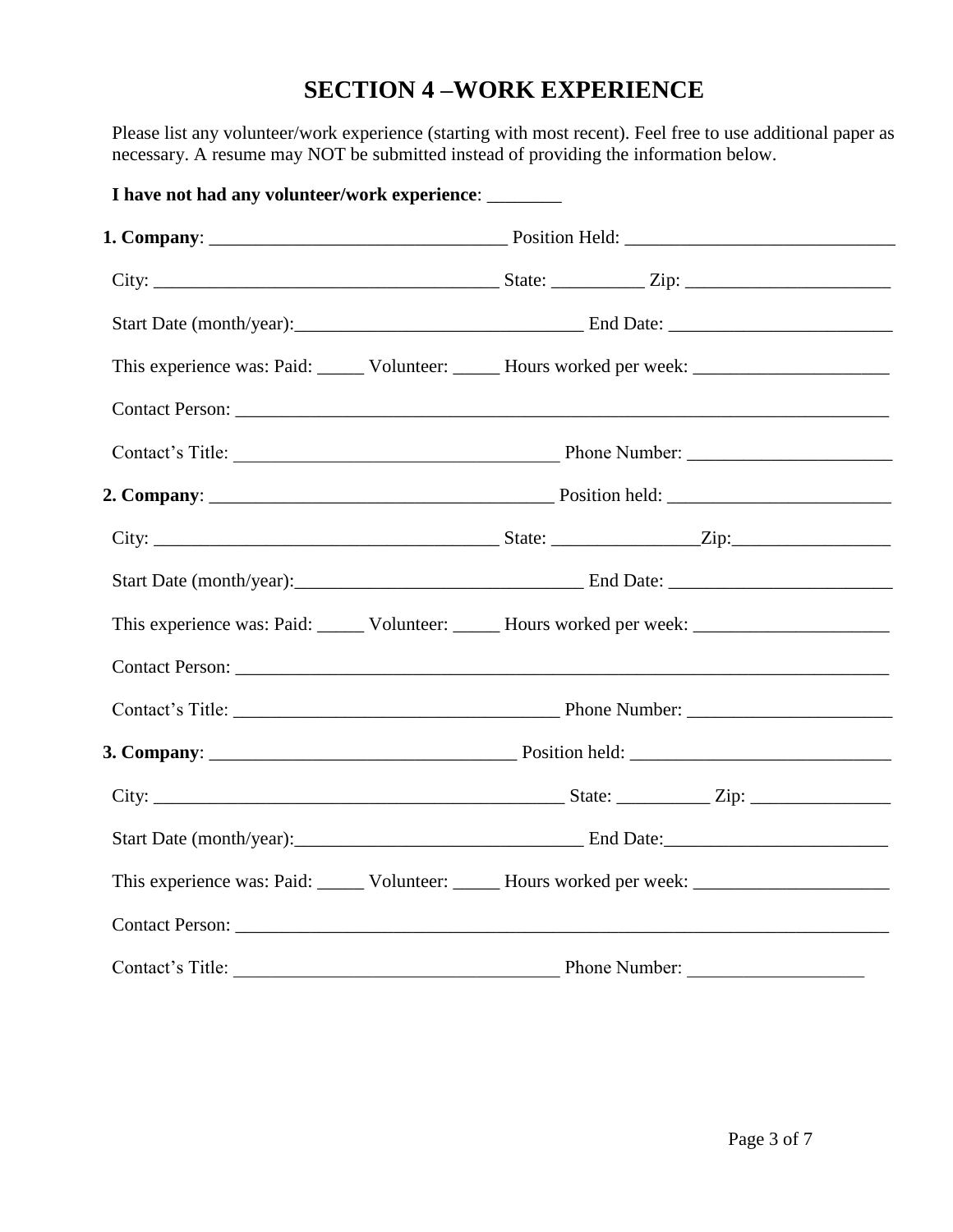## **SECTION 5 – RECOMMENDATIONS**

Applicants are required to provide two personal/business recommendations. Please have the individuals submitting referrals on your behalf complete the following information.

## **REFERRAL #1**

How do you know the applicant? \_\_\_\_\_\_\_\_\_\_\_\_\_\_\_\_\_\_\_\_\_\_\_\_\_\_\_\_\_\_\_\_\_\_\_\_\_\_

How long? \_\_\_\_\_\_\_\_

|                                                           | Above   |         | Below   |                |
|-----------------------------------------------------------|---------|---------|---------|----------------|
| Please rate the applicant                                 | Average | Average | Average | <b>Unknown</b> |
| Interpersonal communication skills                        |         |         |         |                |
| Demonstrates initiative                                   |         |         |         |                |
| Performance under stress                                  |         |         |         |                |
| Self-confidence                                           |         |         |         |                |
| Responsibility and reliability                            |         |         |         |                |
| Ability to accept constructive feedback and learn from it |         |         |         |                |
| Attendance and timeliness                                 |         |         |         |                |
| Potential for growth                                      |         |         |         |                |

#### **Please submit any additional information you would like to share about the student on a separate page.**

| Signature of<br>Recommender |      | Date                |  |
|-----------------------------|------|---------------------|--|
| Name of Recommender         |      | Phone_              |  |
|                             |      | Title               |  |
| <b>Street Address</b>       | City | <b>State</b><br>Zip |  |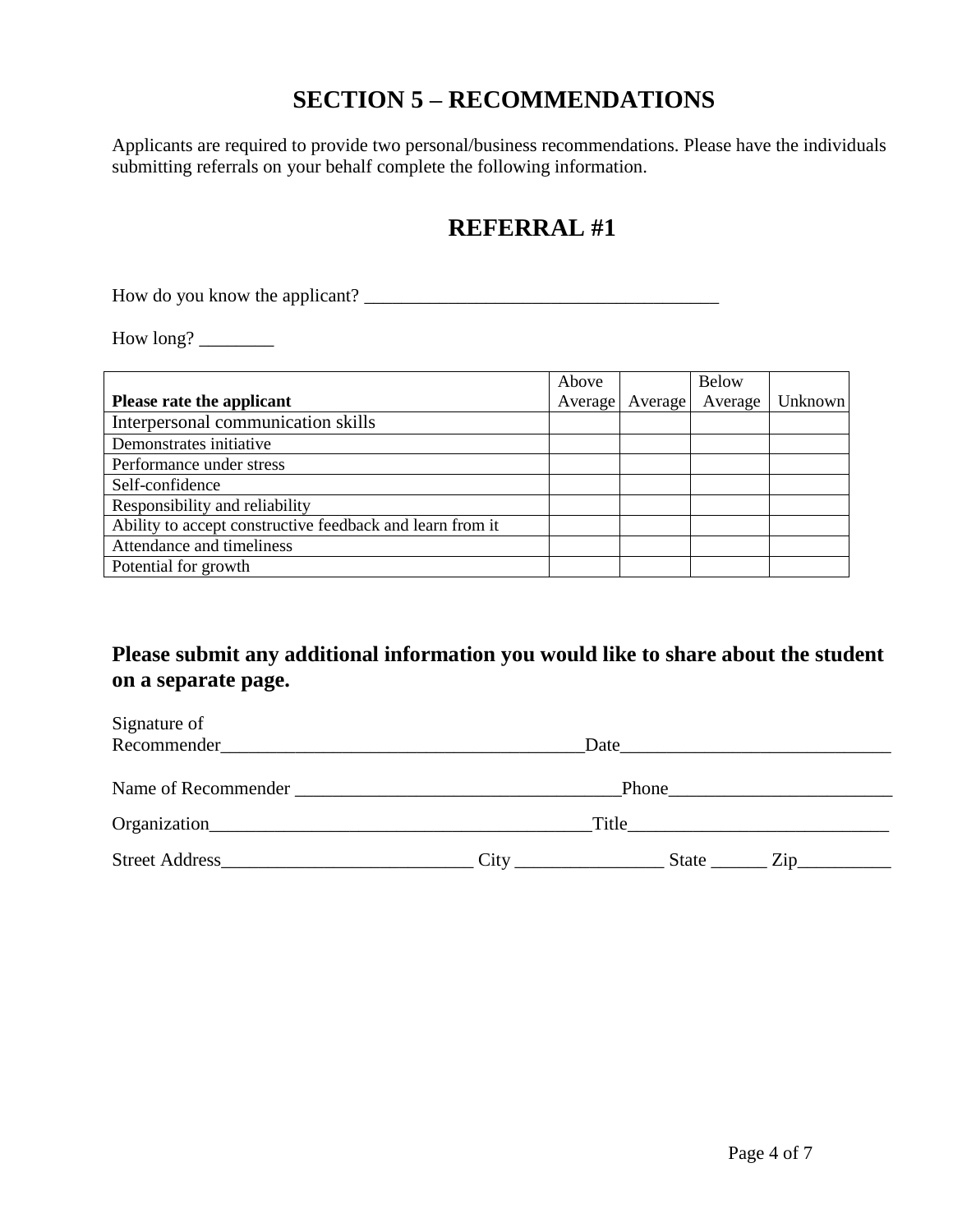## **REFERRAL #2**

How do you know the applicant? \_\_\_\_\_\_\_\_\_\_\_\_\_\_\_\_\_\_\_\_\_\_\_\_\_\_\_\_\_\_\_\_\_\_\_\_\_\_\_\_\_

How long?

|                                                           | Above   |         | <b>Below</b> |         |
|-----------------------------------------------------------|---------|---------|--------------|---------|
| Please rate the applicant                                 | Average | Average | Average      | Unknown |
| Interpersonal communication skills                        |         |         |              |         |
| Demonstrates initiative                                   |         |         |              |         |
| Performance under stress                                  |         |         |              |         |
| Self-confidence                                           |         |         |              |         |
| Responsibility and reliability                            |         |         |              |         |
| Ability to accept constructive feedback and learn from it |         |         |              |         |
| Attendance and timeliness                                 |         |         |              |         |
| Potential for growth                                      |         |         |              |         |

#### **Please submit any additional information you would like to share about the student on a separate page.**

| Signature of                                                                                                                                                                                                                  |                                                                                                                                                                                                                                                 |
|-------------------------------------------------------------------------------------------------------------------------------------------------------------------------------------------------------------------------------|-------------------------------------------------------------------------------------------------------------------------------------------------------------------------------------------------------------------------------------------------|
|                                                                                                                                                                                                                               | Phone                                                                                                                                                                                                                                           |
|                                                                                                                                                                                                                               | Title <b>The Community Community</b> and the community of the community of the community of the community of the community of the community of the community of the community of the community of the community of the community of             |
| Street Address and the Street Address and the Street Address and the Street Address and the Street Address and the Street Address and the Street Address and the Street Address and the Street Address and the Street Address | City<br>State<br>Zip and the same state of the state of the state of the state of the state of the state of the state of the state of the state of the state of the state of the state of the state of the state of the state of the state of t |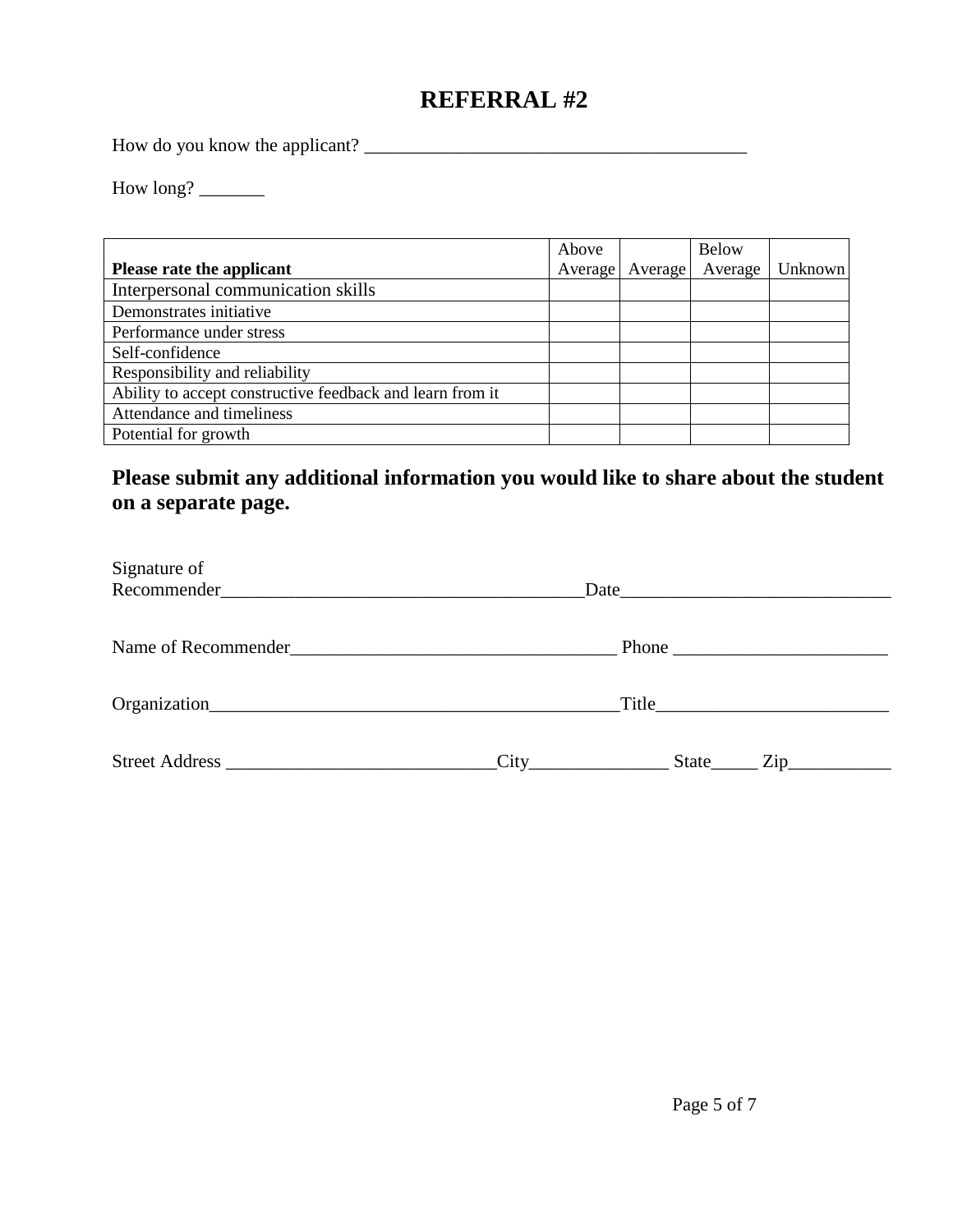### **SECTION 6 – ESSAY**

With your application, please include your response to the following essay question. Essay must be on a separate piece of paper and must have your name and the essay question typed/printed at the top of the page.

**In 200 words or less, please tell us why you feel you should receive a Chatham Area Chamber scholarship and describe your economic need for this scholarship.**

## **SECTION 7 – CONCLUSION & REQUIRED SIGNATURE**

#### **7A. I HAVE INCLUDED THE FOLLOWING AND WILL POSTMARK MY APPLICATION BY April 1, 2022.**

\_\_\_\_Application \_\_\_\_Copies of honors and achievements

 \_\_\_\_Three (3) semesters of transcripts \_\_\_\_Essay (per section 6)  $Tw$ <sup>o</sup> (2) signed recommendations

#### **7B. PLEASE READ THE FOLLOWING PRIOR TO SIGNING BELOW:**

To the best of my knowledge, I have provided the Chatham Area Chamber of Commerce accurate information concerning all questions on this application. I hereby agree to report to the Chatham Area Chamber of Commerce any changes which could affect consideration of my application.

**I understand that all decisions of the Chatham Area Chamber of Commerce Scholarship Committee are final**. I understand that if I am awarded a scholarship, certain requirements (including, but not limited to the following) must be met before any award monies can be disbursed. (1) I must accept the award. (2) I must provide proof of enrollment (full or parttime with a 6 credit hour minimum) in an accredited program for the academic year. I understand that awards will be payable and mailed directly to my college/university in the amount of \$1000. In order for us to process your scholarship, we must receive information on your schools letterhead showing your grades, enrollment in the school, or an invoice.

| <b>Applicants Signature</b> | Print Name | Date |
|-----------------------------|------------|------|
| Parent/Guardian Signature   | Print Name | Date |